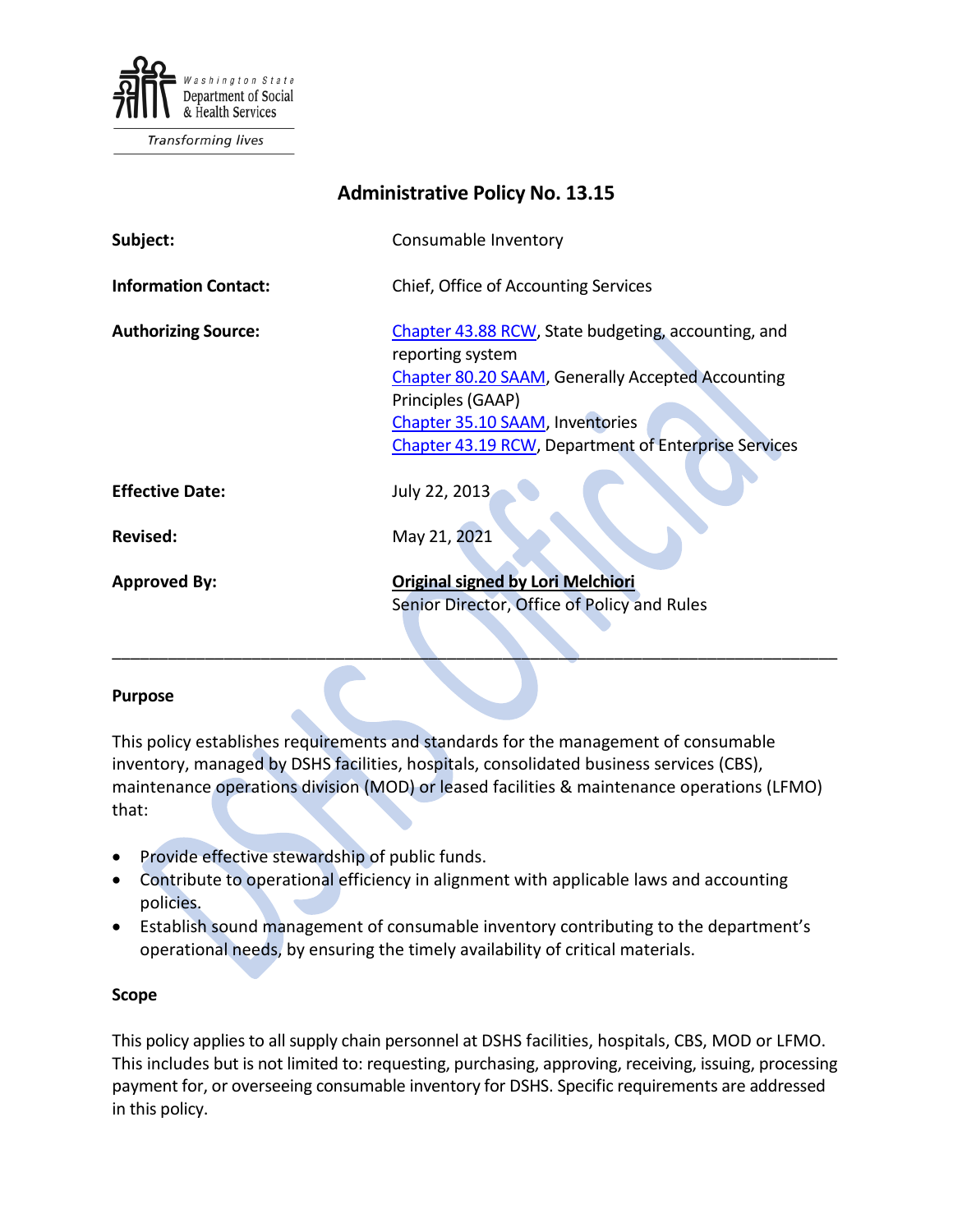## **Additional Guidance and References**

- [State Administrative & Accounting Manual,](http://www.ofm.wa.gov/policy/default.asp) Office of Financial Management Chapter 35.10 and 85.56 - Inventories
- [DSHS Admin Policy 19.85.32,](http://one.dshs.wa.lcl/Policies/Administrative/DSHS-AP-19-85-32.pdf) Signature Authority for Financial Documents
- [DSHS Admin Policy 13.19,](http://one.dshs.wa.lcl/Policies/Administrative/DSHS-AP-13-19.pdf) Purchasing Cards Purchases, Payments and Disputes
- [DSHS Admin Policy 13.08,](http://one.dshs.wa.lcl/Policies/Administrative/DSHS-AP-13-08.pdf) Purchased Goods and Services
- [DSHS Admin Policy 16.10,](http://one.dshs.wa.lcl/Policies/Administrative/DSHS-AP-16-10.pdf) Reporting Known or Suspected Loss of Public Funds
- [DSHS Purchasing Guidance](http://one.dshs.wa.lcl/FS/OSS/CPU/Purchasing/Pages/default.aspx)
- [Consumable Inventory Order Form \(17-022\)](http://forms.dshs.wa.lcl/formDetails.aspx?ID=1296)
- [Washington Administrative Code \(WAC\) 292-110-010,](http://apps.leg.wa.gov/WAC/default.aspx?cite=292-110-010) Use of State resources
- Revised Code of Washington (RCW) [Chapter 42.52,](http://apps.leg.wa.gov/RCW/default.aspx?cite=42.52) Ethics in Public Service
- [DSHS Admin Policy 18.60,](http://one.dshs.wa.lcl/Policies/Administrative/DSHS-AP-18-60.pdf) Employee Relationships with Clients, Vendors, and Outside Organizations
- [DSHS Admin Policy 5.04,](http://one.dshs.wa.lcl/Policies/Administrative/DSHS-AP-05-04.pdf) Records Retention
- Code of Federal Regulations Title 44

# **Definitions**

**Consolidated business services (CBS):** The DSHS financial services division (FSD) organizational unit responsible for the fiscal, purchasing, and inventory management operations for all or part of the warehouse operations at DSHS facilities located in Washington State.

**DSHS** refers to the Department of Social and Health Services (DSHS).

**Electronic purchasing management extra (ePMX)**: The DSHS approved consumable inventory management system used to track consumable inventory by DSHS facilities, hospitals, CBS and LFMO. MOD does not utilize ePMX.

**Inventory control point (ICP):** The DSHS consumable inventory locations at each facility, hospital, CBS or LFMO where consumable inventories are aggregated for distribution, valuation, and/or reporting threshold purposes.

# **Inventory**: defined as the following:

**Consumable inventory:** Stocked and non-stocked items each facility, hospital, CBS, or MOD consumes in the course of daily operations.

**Donated inventory:** Food or other items received at low or no cost at a facility, hospital, CBS or MOD that are consumed in the course of daily operations.

**Emergency supplies:** A specific set of stocked material, parts, or supplies that each facility, hospital, CBS, MOD or LFMO must keep on hand at all times to provide for an effective response to an emergency based on Federal Emergency Management Agency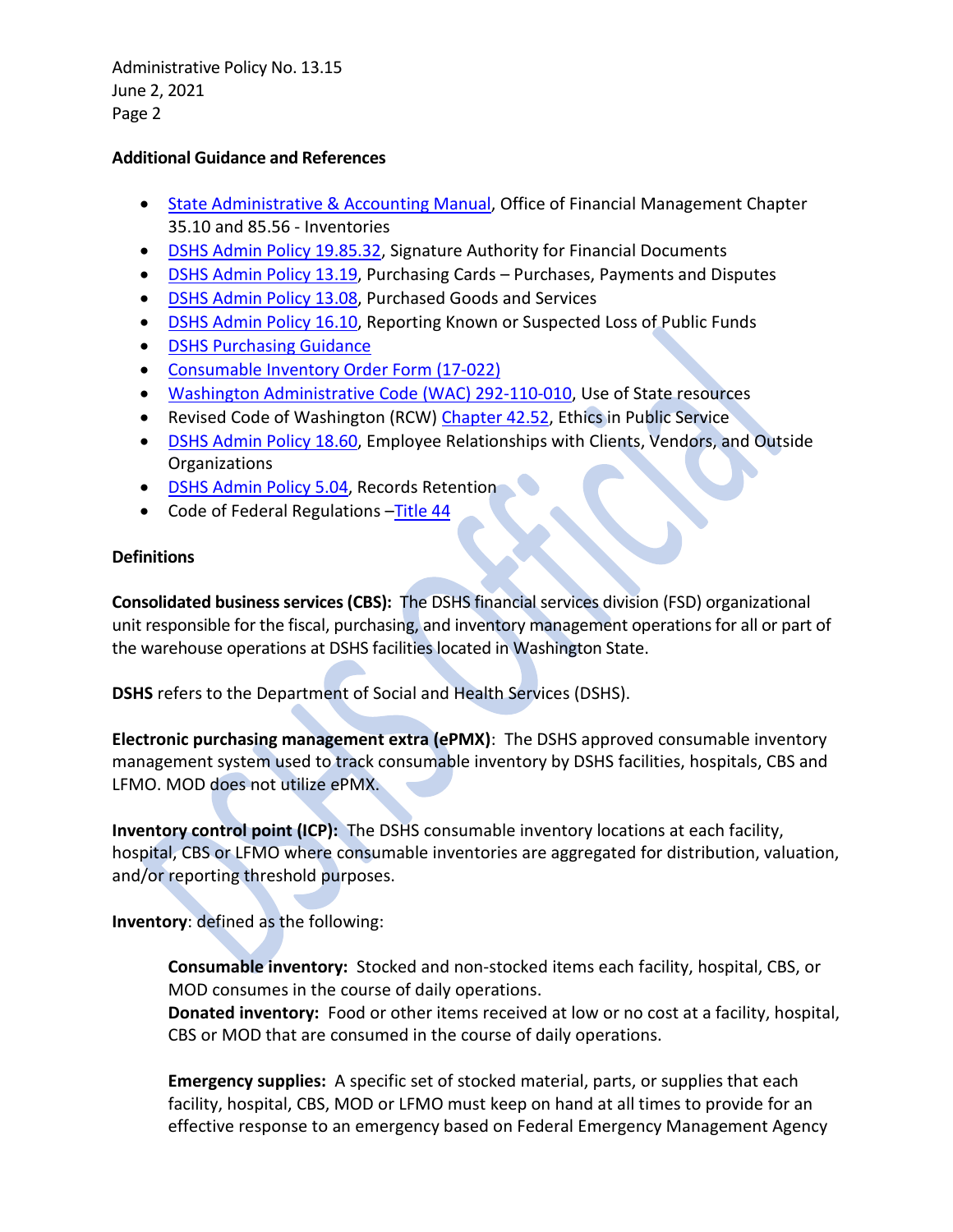(FEMA) criteria.

**Non-stock supplies:** Facility, hospital, CBS, MOD or LFMO purchases for a specific program, trial, client, staff, or event. Examples include patient-specific medical supplies, items brought in for trial use, and office supplies not available to all staff. Non-stock supply items are not added to the consumable inventory system until usage determines if the item should be deemed a stocked item.

**Safety supplies:** Consumable inventory that each facility, hospital, CBS, MOD or LFMO keeps in addition to normal usage items held as a buffer against uncertainties in demand or in supply system. Includes items needed on short notice that may be difficult to find or acquire through normal supply distribution.

**Shop stock:** Demand-supported repair parts in consumable maintenance inventories to be used in repair work orders at a support-level maintenance activity. The repair parts consist of mission critical parts, parts that require a long lead time to obtain, and those items required to be on hand by safety, legal, or environmental directives. Shop stock is often a combination of bench stock, emergency, and safety supplies.

**Stock supplies:** Items regularly used by facilities, hospitals, CBS or MOD. Items may be in the form of materials, parts, or supplies to be consumed as is, in the production process, or in the rendering of service.

**Item code/stock number:** The number structure used in DSHS consumable inventories, based on the National Institute of Governmental Purchasing (NIGP), a unique alphanumeric 13-digit number assigned to a consumable inventory item that identifies a specific item.

**Leased facility & maintenance Operations (LFMO):** The DSHS unit responsible for facility project, planning, and surplus services.

**Maintenance operations division (MOD):** The DSHS unit responsible for the service, maintenance, and repair of DSHS facilities, hospitals, and consolidated support services.

**Order quantity:** The quantity of stock that each facility, hospital, CBS or MOD orders when levels reach the reorder point. Inventory control points must periodically review the predetermined reorder point based on usage.

**Other inventory locations:** Supply areas in the facility, hospital, CBS, MOD or LFMO that allow for direct access and contain a low volume of supplies that have a high turnover and use rate. Examples include bench stock, supply rooms and medication rooms.

**Bench stock:** A stock of low-cost repetitively used supplies and repair parts established at or near points of use to ensure continuous and uninterrupted operations. Bench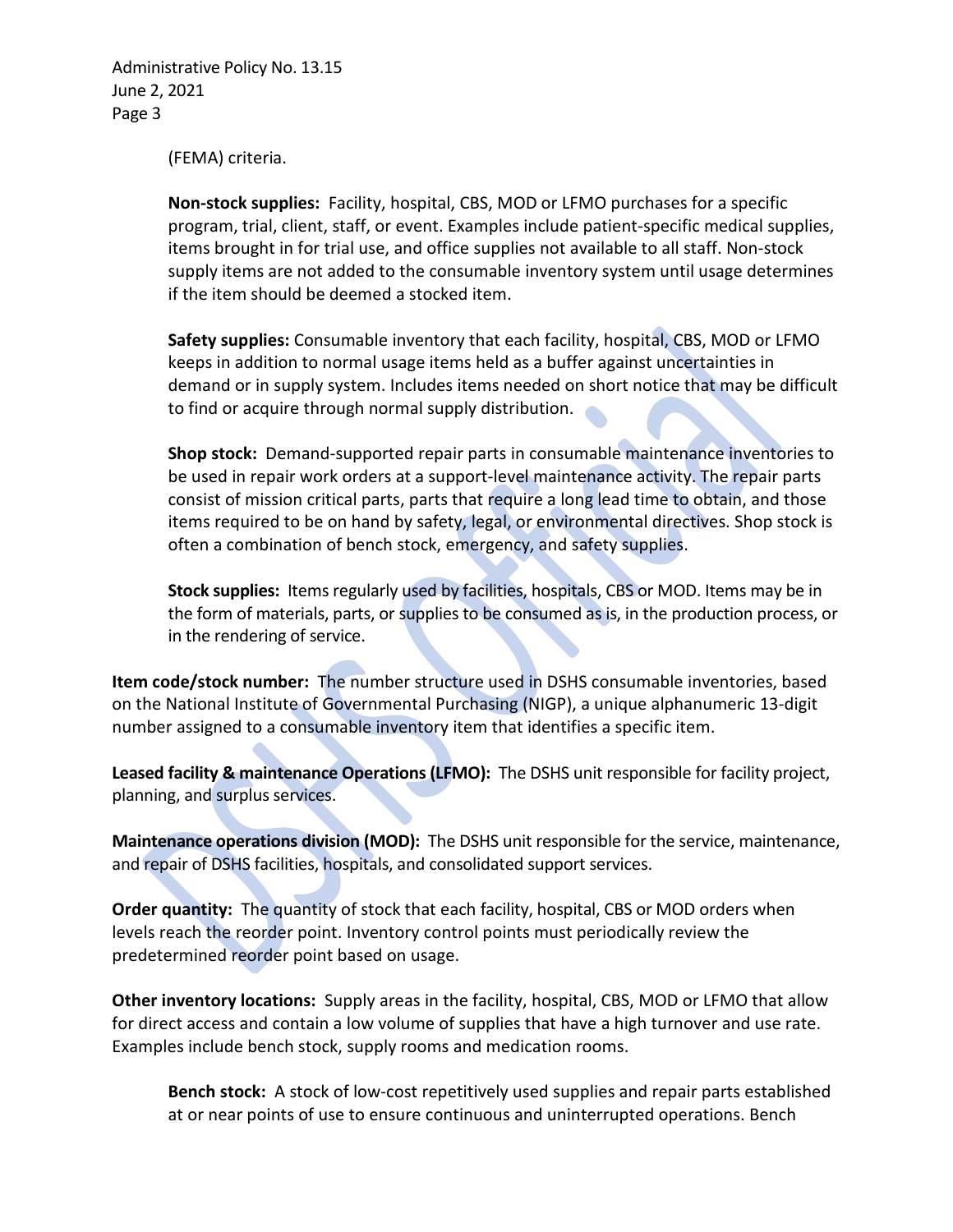> stocks are generally restricted to maintenance and repair activities. They contain small quantities of expendable hardware items (example: nuts, bolts, washers, and screws).

**Supply rooms:** A facility or hospital supply area where small quantities of supplies are stored for immediate use at or near the point of care. The level of supplies is determined based on the customer need and frequency of delivery to ensure the continuous and uninterrupted care of patients, clients, and residents.

**Medication rooms:** A residential facility or hospital medication dispensing point that holds and stores medication prescribed to specific residents or patients.

**Periodic inventory:** An inventory management practice where supply chain personnel periodically perform a physical count and record the current values and quantities of on hand consumable inventory.

**Perpetual inventory:** An inventory management practice where supply chain personnel document inventory transactions directly into the consumable inventory system at the time of transaction.

**Pharmacy:** A location where medications are stored and managed. Pharmacies are directly supervised by a licensed pharmacist, fall under RCW 18.64.011, and must be properly licensed by the Washington State Board of Pharmacy.

**Reorder point:** A set inventory level for each item that triggers an order. This level provides adequate inventory to meet anticipated demand during the time it takes to receive the order. A simple formula for determining the Reorder Point is as follows:

(Usage x Lead Time) + Safety Supplies = Reorder Point

**Requesting location:** End-users of consumable inventory including wards, floors, residential units, cottages, and/or administrative departments.

**Facility:** Residential or other service units including institutions and community facilities.

**Separation of duties:** The roles of multiple DSHS staff approving, ordering, receiving, and issuing consumable inventory to ensure accountability, prevent misappropriation of products, and deter fraud and errors.

**Supply chain:** The total life cycle of materials including supply and demand planning, purchasing, manufacturing, warehousing, transportation, customer service, usage, and disposal.

**Supply chain management:** The people, activities, information and resources involved in the process of designing, planning, implementing, controlling, and monitoring the operational efficiency and overall performance of a supply chain.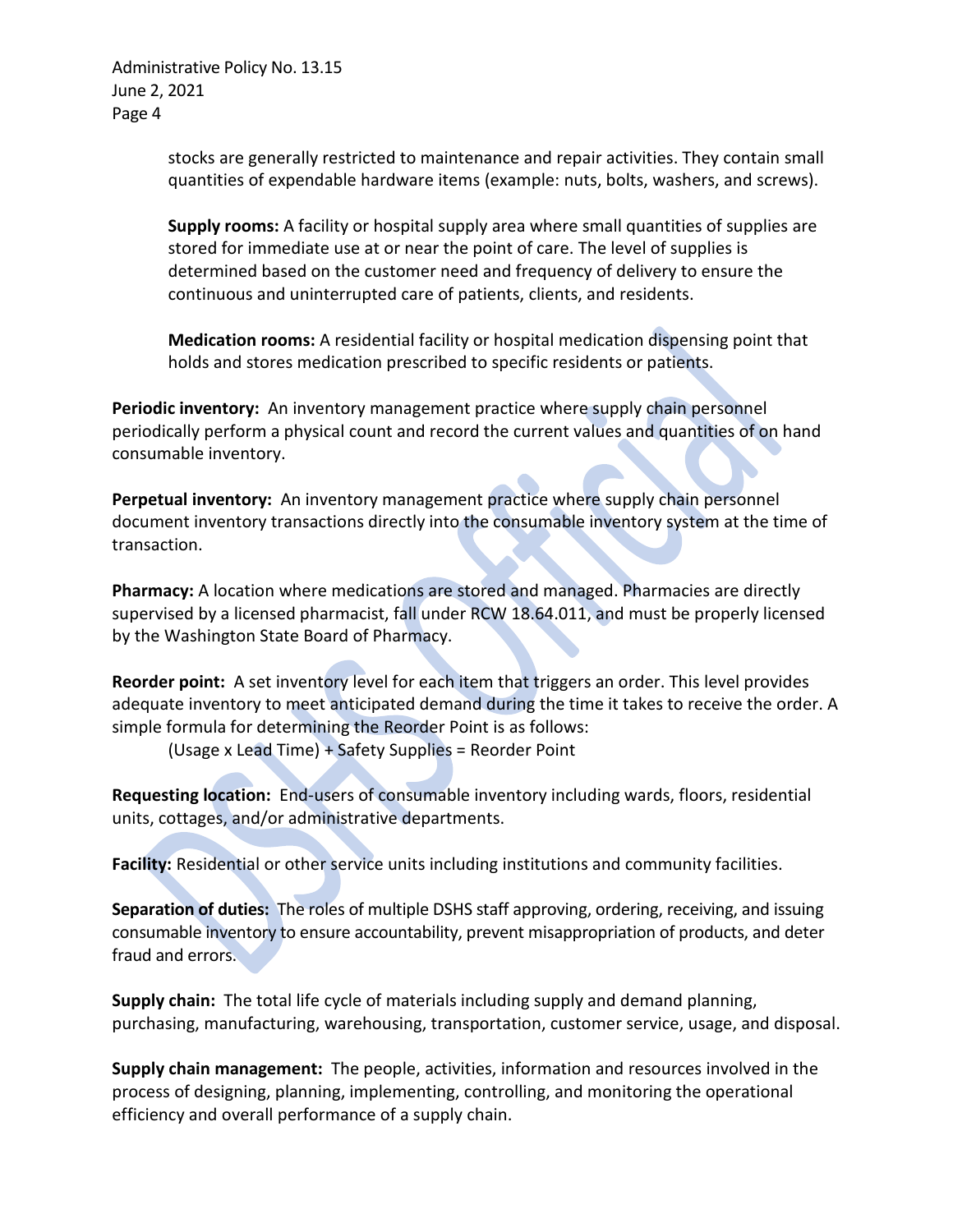**Supply chain personnel:** DSHS staff members who have a role in the requesting, purchasing, receiving, inventorying, issuing, and payment at each facility, hospital, CBS, MOD or LFMO.

**TRACKS:** The DSHS electronic purchasing and asset inventory system used to track agency purchases and monitor fixed asset inventory.

## **Policy Requirements**

The DSHS supply chain program specialist within the office of accounting services is designated as the agency inventory officer in accordance with **SAAM**, Chapter 35.10.

The office of accounting services (OAS) has developed the following consumable inventory requirements for maintaining and safeguarding the agency's inventories.

## **A. General Requirements.**

- 1. Each facility, hospital, CBS, MOD and LFMO must develop local policies that support the requirements listed in this policy to:
	- a. Maintain inventory control point inventories in the ePMX consumable inventory system including consumable inventory, donated inventory, and emergency supplies with the exception of pharmacy inventories.
	- b. Ensure pharmacy operations use a pharmaceutical vendor-supplied inventory system to maintain pharmacy inventories.
	- c. Maintain separate inventories in ePMX, but may keep inventories in the same physical location or warehouse.
	- d. Maintain consumable inventory under the categories listed below:
		- i. Central service (S) Medical supplies including wound care, diabetes supplies, catheters, medicated soaps, lotions, powders, masks, and medicine dispensing cups.
		- ii. Commissary  $(C)$  Commonly used items, not included in the other warehouses, including janitorial supplies and cleaners, paper products, gloves, office supplies and paper, clothing and shoes, personal care items, incontinence products, linens and towels.
		- iii. Food  $(F)$  Frozen, canned/dry goods, refrigerated food products, spices, paper plates, cups, disposable serving utensils, cooking spray, aluminum foil, disposable serving and storage containers. High turnover perishable items such as produce, dairy, and bread products, should not be include in the Consumable inventory system, but instead be a direct issue to the kitchen.
		- iv. Parts/maintenance (P) Parts and maintenance supplies to be used for repair and maintenance of facility assets and facilities including small tools, paint, repair parts for plumbing, electrical, automotive, light bulbs, small fixtures, and nuts/bolts/screws.
		- v. Pharmacy Controlled substances and pharmaceuticals managed by the pharmacy.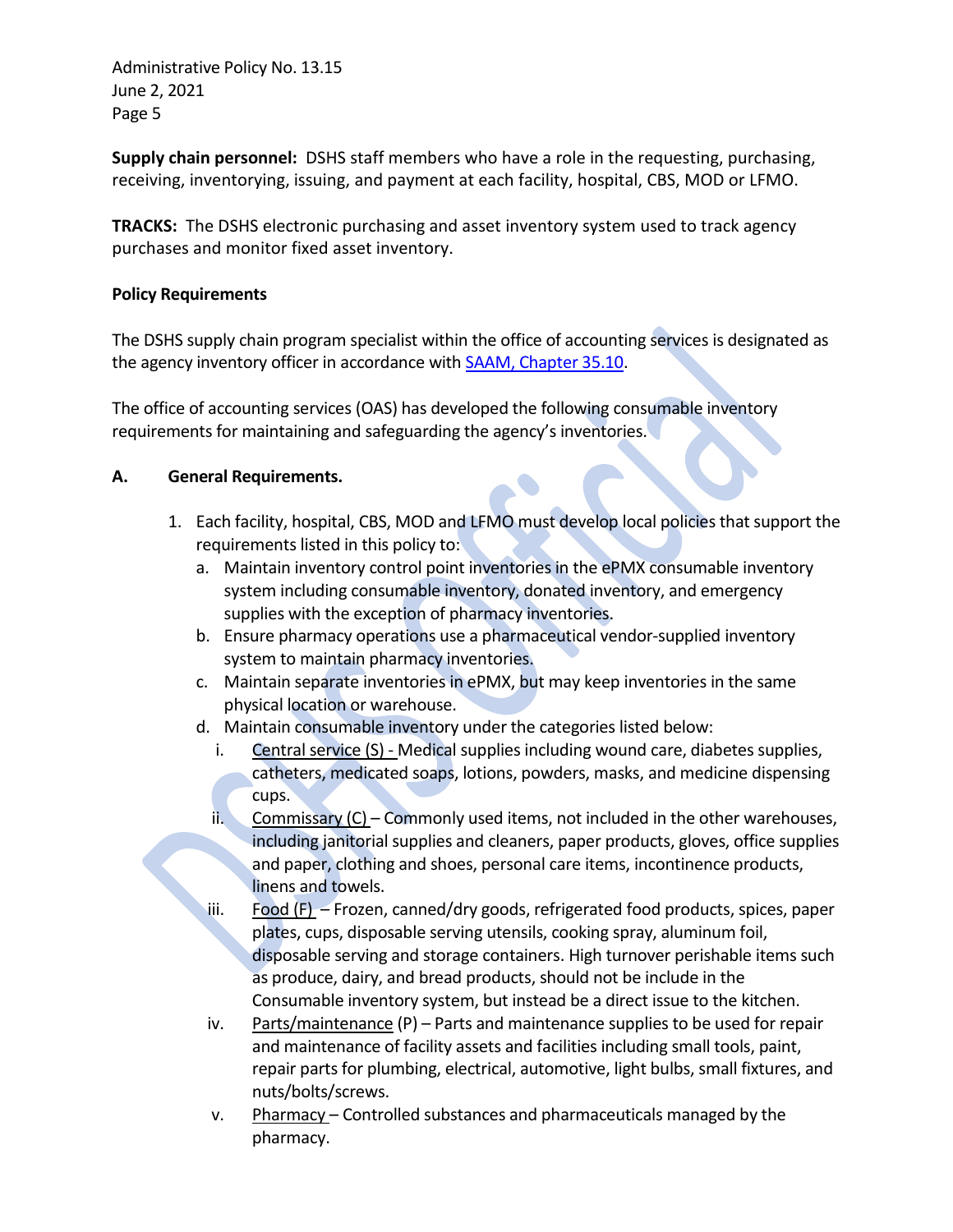## **B. Consumable Inventory Valuation and Inventory Requirements**

- 1. Each facility, hospital, CBS and LFMO inventory control point must conduct a periodic inventory in accordance with SAAM [\(Chapter 35.10,](http://www.ofm.wa.gov/policy/35.10.htm) inventories an[d Chapter 85.56.20,](http://www.ofm.wa.gov/policy/85.56.htm) consumable inventories) at fiscal year-end.
- 2. Facilities, hospitals, CBS, MOD and LFMO must conduct a periodic inventory by a person(s) with no direct responsibility for the inventories. If use of such personnel is not feasible for any part of the inventory, those counts are at least to be verified by a person with no direct responsibility for the inventory location.
- 3. Each inventory control point with a consumable inventory value of \$50,000 [\(SAAM](http://www.ofm.wa.gov/policy/85.56.htm)  [Chapter 85.56.20\)](http://www.ofm.wa.gov/policy/85.56.htm) or more, must physically count, value, and record final data in the general ledger at the end of each fiscal year.
- 4. Supply chain personnel utilizing the consumable inventory system determine consumable inventory value using the weighted average inventory valuation method as per **SAAM 35.10.45.e.** Inventory values are based on the average cost per unit for the period.
- 5. Pharmaceutical inventories must be maintained in the pharmaceutical vendorprovided inventory system. The director of pharmacy must establish effective procedures and maintain adequate records regarding use, disposal, and accountability of controlled substances, and other such drug as appropriate, in compliance with state and federal regulations. (See Section H below)
- 6. Facilities, hospitals, and CBS must conduct a monthly periodic inventory of food, to include donated items, and document values on the monthly meal cost summary as pe[r DSHS Administrative Policy No. 6.11.](http://one.dshs.wa.lcl/Policies/Administrative/DSHS-AP-06-11.pdf)
- 7. Facilities, hospitals, CBS, MOD and LFMO must not maintain other inventory locations, such as bench stock or supply rooms, in ePMX. Other inventory locations must be minimally stocked based on usage and delivery schedule. Other inventory locations must be assessed quarterly for over stock and needs of the customer.
- 8. Supply chain personnel must maintain a current inventory, monitoring issues and receipt transactions and spot-checking monthly for errors. Any adjustments must be documented.

One way supply chain personnel may monitor inventories is to conduct consumable inventory cycle counts periodically to maintain inventory accuracy of overall inventory. The chart below shows a suggested number of stock numbers to be counted each month. It is recommended different sets of items are selected monthly.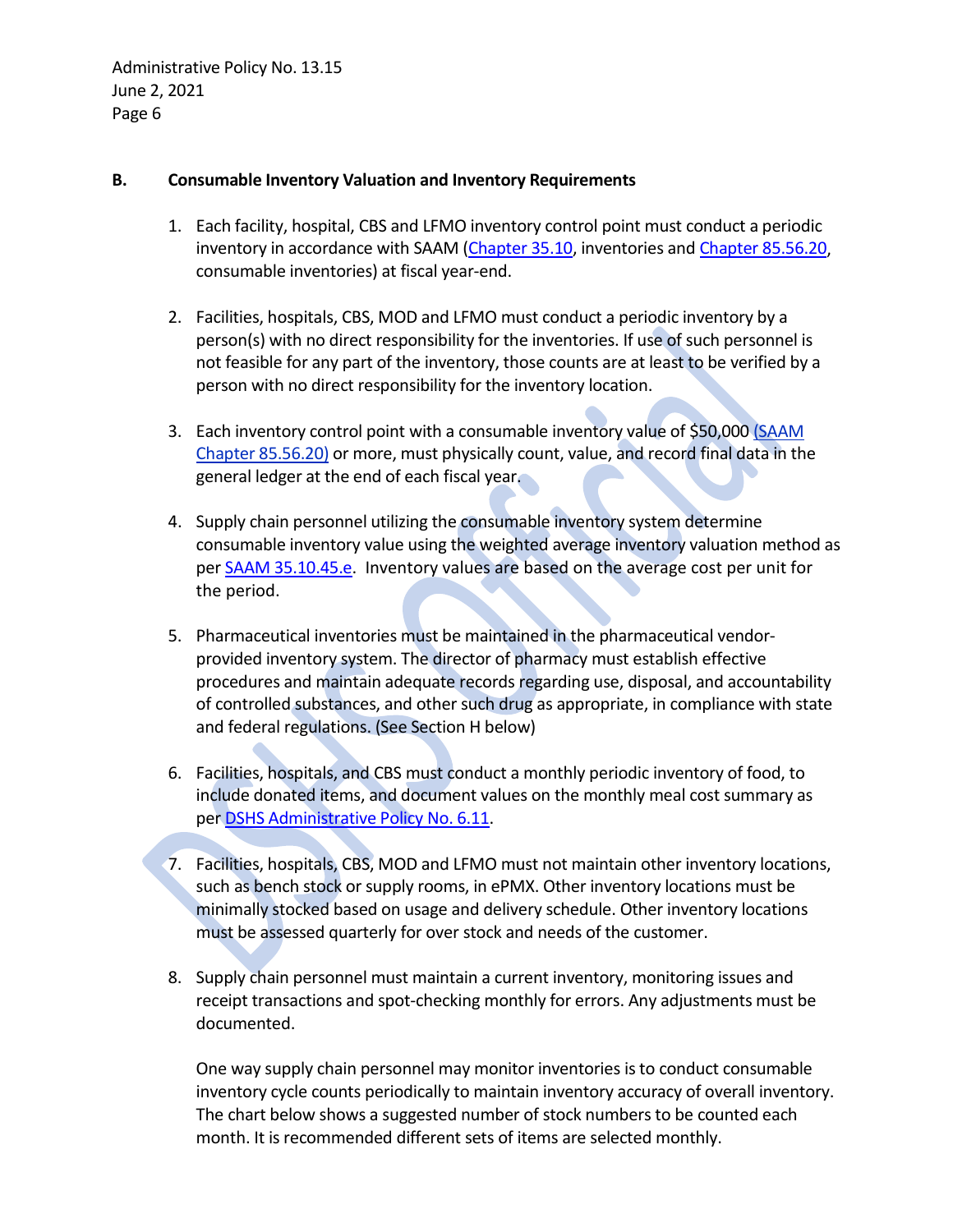| Consumable inventory spot Check Sample Size |                     |
|---------------------------------------------|---------------------|
| Number of Inventory Items                   | Minimum Sample Size |
| $1 - 79$                                    | 15                  |
| 80-200                                      | 20                  |
| 201-300                                     | 25                  |
| 301-400                                     | 30                  |
| 401-600                                     | 35                  |
| 601-800                                     | 40                  |
| 801-1000                                    | 45                  |
| 1001 or more                                | 50                  |
|                                             |                     |

### **Consumable Inventory Spot Check Sample Size**

#### **C. Inventory Control Requirements**

- 1. Facilities, hospitals, CBS, MOD and LFMO consumable inventory system access is controlled through each user's unique login and password. Users must not share login and password information. Both access and separation of duties create checks and balances throughout the process and maintain accountability for the consumable inventory.
- 2. Facilities, hospitals, CBS, MOD and LFMO must store consumable inventories in a secure location with limited access to or under the supervision of those directly responsible for the management of the inventory.
- 3. Inventory control points are responsible for limiting access and establishing necessary controls for emergency access. Facilities and hospitals must support the controls put into place by the supply chain personnel. Personnel accessing the consumable inventories after hours, at a minimum must document item number and quantity account for items taken out of a warehouse, per the method set up by each inventory location.

#### **D. Requirements for Procurement of Stock**

- 1. Facilities, hospitals, CBS, MOD and LFMO must procure consumable inventory goods in accordance wit[h DSHS Annual Purchasing Delegation Memo](http://one.dshs.wa.lcl/FS/OSS/CPU/Purchasing/Pages/DelegationMatrix.aspx) and [DSHS Purchasing](http://one.dshs.wa.lcl/FS/OSS/CPU/Purchasing/Pages/default.aspx)  [guidance.](http://one.dshs.wa.lcl/FS/OSS/CPU/Purchasing/Pages/default.aspx)
- 2. Facilities, hospitals, CBS and LFMO must order, receive, and issue consumable inventory to be used by requesting locations.
- 3. Inventory control points must issue, reallocate, or dispose items to deplete existing inventory prior to making additional purchases. Inventory control points must not maintain unused inventories.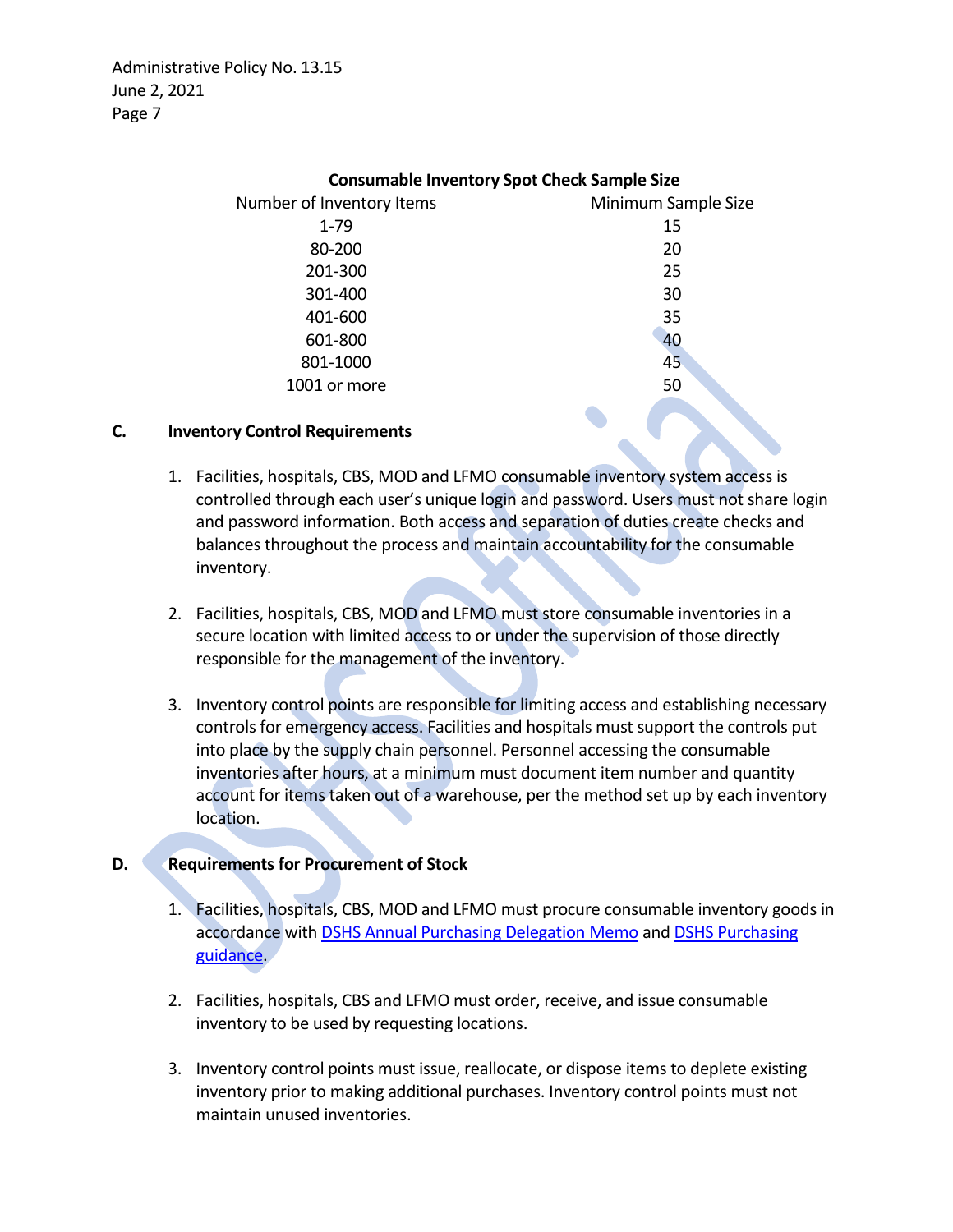- 4. Inventory control points must use the first-in, first-out (FIFO) method to ensure rotation of stock and limit waste. Inventory control points must use on-hand stock first prior to new inventory unless deemed a health or safety issue.
	- a. If deemed a health or safety issue, the inventory control point must properly dispose of the product and adjust the inventory in the consumable inventory management system.

# **E. Requirements for requesting items**

- 1. Requesting locations must conduct a physical inventory of authorized storage areas to identify supplies on hand and quantities available prior to initiating a request for new or additional supplies.
- 2. When requesting stocked items, requesting locations will reference and use available shopping lists and facility online catalogs to place orders.
	- a. Where available, requesting locations will utilize the facility online ordering system, such as Possum or Spatula to initiate an inventory request.
	- b. When online ordering is not available, requesting locations complete either a MOD work order or a consumable inventory order (CIO) for[m 17-022](http://forms.dshs.wa.lcl/formDetails.aspx?ID=1296) to initiate an inventory request. Electronic versions of the form are the preferred format.
	- c. Requesting locations obtain required approval per facility and hospital approval requirements.
	- d. Requesting locations forward the approved request to the appropriate warehouse.
- 3. When requesting non-stock items, requesting locations will reference and use their warehouse catalog/inventory for stocked similar items first.
	- a. If a similar item is found, requesting locations complete an order per policy point E.2.
	- b. If required item is not found, requesting locations complete an approved requisition to CBS purchasing utilizing the DSHS ordering system, currently TRACKS.
- 4. Adding new items to inventory:
	- a. Requesting locations fill out a request for product add/change.
	- b. Requesting locations acquire necessary approving signatures per facility and hospital approval requirements.
	- c. Request is forwarded to appropriate warehouse for review and processing.
- 5. Inventory control points must make quarterly updates to online catalogs available to staff that request items from them.

# **F. Issuing Item Requirements**

1. Upon receipt of inventory requests, supply chain personnel are responsible for filling orders and either staging or delivering items per facility and hospital local practices.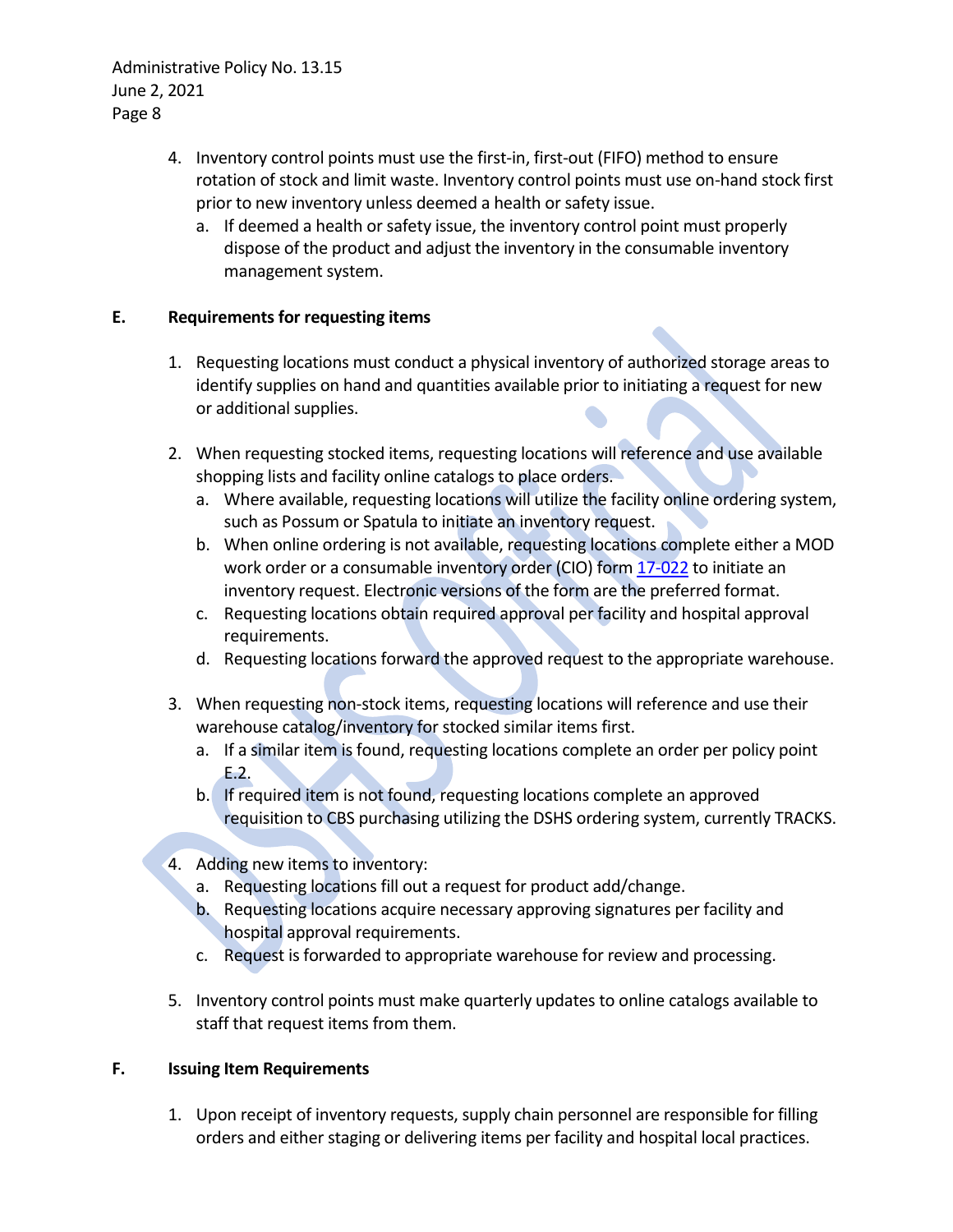- 2. Supply chain personnel enters transactions into the consumable inventory system after items have been pulled from inventory. A searchable job code should be entered in the system, other than just the date, that ties the transaction to the inventory request.
- 3. Supply chain personnel run daily transaction reports capturing the day's activity. The transaction reports and supporting documentation must be maintained in accordance with local policy.

## **G. Receiving Requirements**

- 1. Inventory control point receiving areas must secure shipments and examine for external damage upon receipt of the consumable inventory from the vendor or third party carrier.
- 2. Inventory control points must compare the packing slip and product to verify that the received product is in an acceptable condition, and recorded in the consumable inventory system.
- 3. Inventory control points must follow up with the buyer and vendor for damaged, partial, and unshipped orders of stocked items. Cancel remaining orders if the vendor cannot provide the requested products by the time requested.

## **H. Pharmacy Requirements**

- 1. Pharmacy directors are responsible for pharmacy inventories.
- 2. Each pharmacy must participate in a pharmaceutical wholesaler program to purchase medications. As an exception, a pharmacy must purchase medications not available through the pharmaceutical wholesaler program, directly from pharmaceutical manufacturers.
- 3. Facilities and hospitals must develop and implement written policies and procedures to safeguard, control, and account for pharmaceutical inventory. The procedures developed must comply with the general requirements in SAAM [Chapter 20.20,](http://www.ofm.wa.gov/policy/20.20.htm) Internal Control Policies[; Chapter 35.10,](http://www.ofm.wa.gov/policy/35.10.htm) Inventories; and [Chapter 85.56.20,](http://www.ofm.wa.gov/policy/85.56.htm) consumable inventories.
- 4. Pharmacies must use:
	- a. Perpetual inventory method for all schedule II controlled substances. [\(WAC 246-](http://apps.leg.wa.gov/WAC/default.aspx?cite=246-873-080) [873-080\)](http://apps.leg.wa.gov/WAC/default.aspx?cite=246-873-080)
	- b. Periodic inventory method for all schedule III through V controlled substances, legend, and over-the-counter pharmaceuticals.